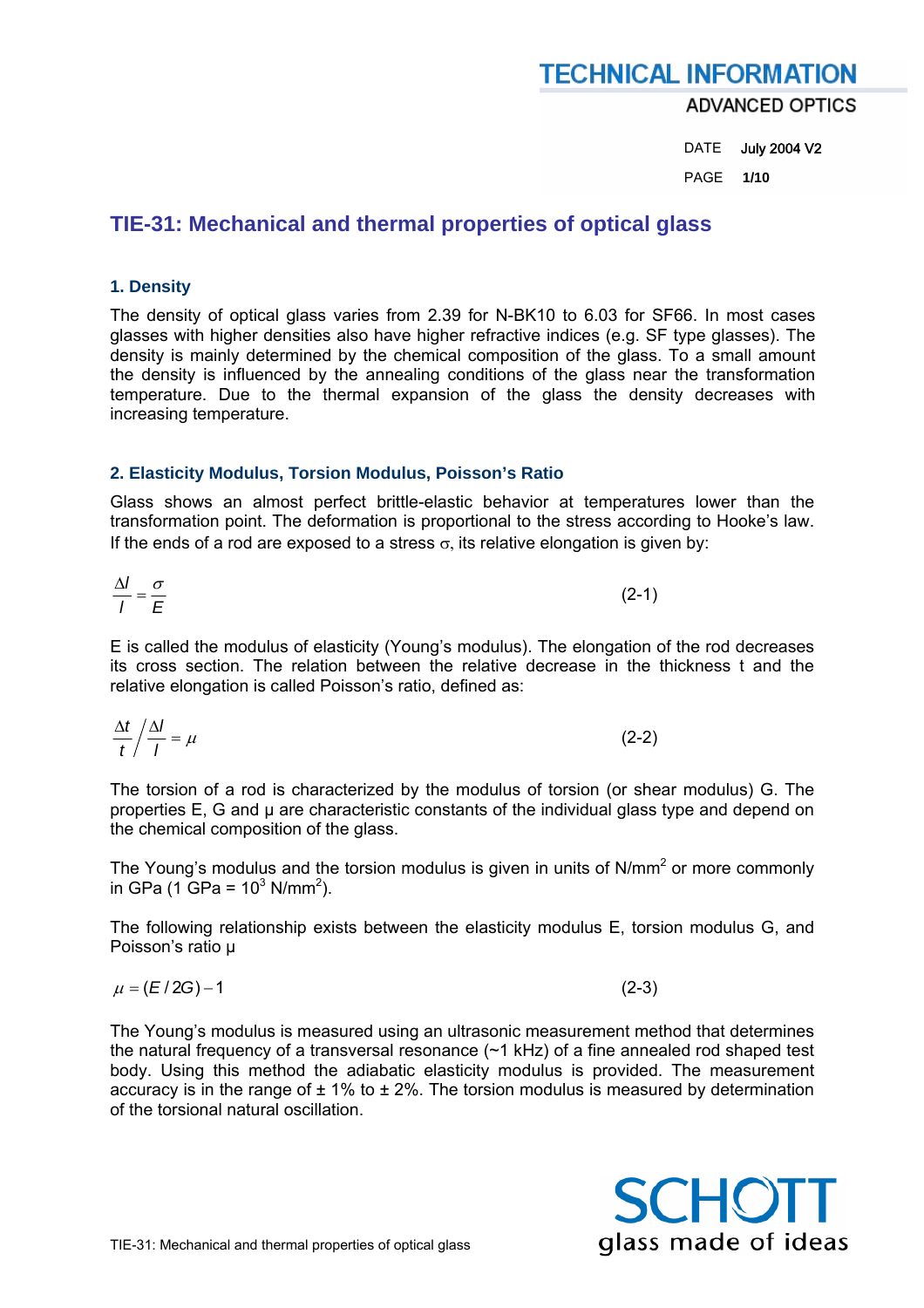**ADVANCED OPTICS** 

DATE July 2004 V2 PAGE **2/10** 

The values listed in the data sheets for the elasticity modulus and the Poisson's ratio are guideline values and were measured at room temperature. Young's modulus of optical glass ranges from 51 GPa (SF66) to 126 GPa (N-LASF21). In general lead containing glasses exhibit small Young's modulus values. Lanthanum glasses have large Young's modulus values. The elasticity modulus for 3 selected glass types is shown as a function of temperature in figure 2-1.



**Figure 2-1:** Elasticity modulus as a function of temperature for several optical glasses

The longitudinal velocity of sound  $v<sub>lonq</sub>$  can be derived from the elasticity modulus, Poisson's ratio, and density ρ:

$$
V_{long} = \sqrt{\frac{E \cdot (1 - \mu)}{\rho \cdot (1 + \mu) \cdot (1 - 2\mu)}}
$$
 (2-4)

The dilatational wave speed  $v<sub>D</sub>$  for long, thin rods is given by:

$$
V_D = \sqrt{\frac{E}{\rho}}
$$
 (2-5)

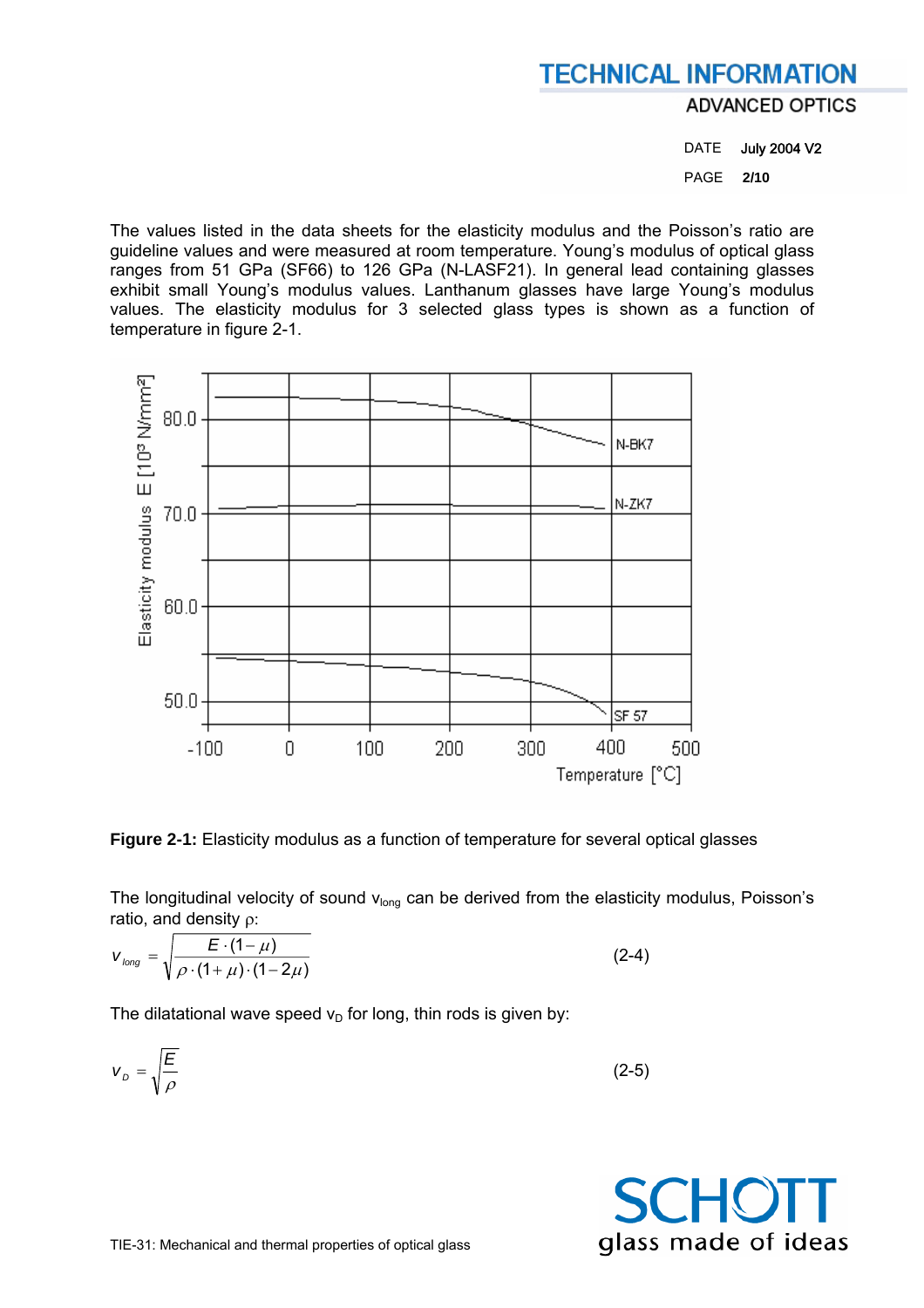### **TECHNICAL INFORMATION ADVANCED OPTICS**

DATE July 2004 V2 PAGE **3/10** 

#### **3. Knoop Hardness**

The resistance of a material to indentation is characterized by the indentation hardness. Several testing methods can be used: scratching, abrasion or penetration; however, the results are not exactly comparable.

In the Knoop hardness test the indentation depth of a rhombus-shaped diamond pressed with a defined force a time on the material is measured. The diamond surfaces have defined intersection angles of 172.5° and 130.0°. During pressing of the diamond into the glass plate an elastic and plastic deformation occurs. The size of the permanent indentation depends on the hardness of the material, which is given by the chemical composition.

The Knoop hardness can be calculated from the diagonal size d of the indentation using the following formulae:

$$
HK = 1.4233 \cdot \frac{F}{d^2} \tag{3-1}
$$

The standard ISO 9385 [1] describes the measurement procedure for glasses. In accordance with this standard, the values for Knoop hardness HK are listed in the data sheets for a test force of 0.9807 N (corresponds to 0.1 kp) and an effective test period of 20 s. The test was performed on polished glass surfaces at room temperature. The data for hardness values are rounded to 10 HK 0.1/20. The microhardness is a function of the magnitude of the test force and decreases with increasing test force.

In general glasses with a high content of network formers (silica or boron oxide) have high hardness values. Barium-lanthanum-borate glasses (LaK and LaSF glasses) have the highest hardness. An increasing alkaline and/or lead content decreases the indentation hardness.

### **4. Grindability with Diamond Particles According to ISO 12844**

The behavior of a given glass in a grinding process depends on many different conditions. A well-defined physical material property, that could characterize the grinding process, unfortunately does not exist. No useful correlations with material properties, such as Knoop hardness, the elasticity modulus, or combinations of them have been found.

Since the grinding process of glasses is very important for practical planning and control of optical workshops, it is useful to have a measurement size that allows a comparison of different glasses among one another. The standard ISO 12844 [2] defines such a measurement size.

Twenty samples of the glass to be classified are ground for 30 seconds in a standardized diamond pellet tool under predetermined conditions. Then the samples are compared by weighing the samples and considering the density of the removed volume of the glass with that of a reference glass, N-SK 16. The following formula is used to calculate the grindability HG as a comparison value:

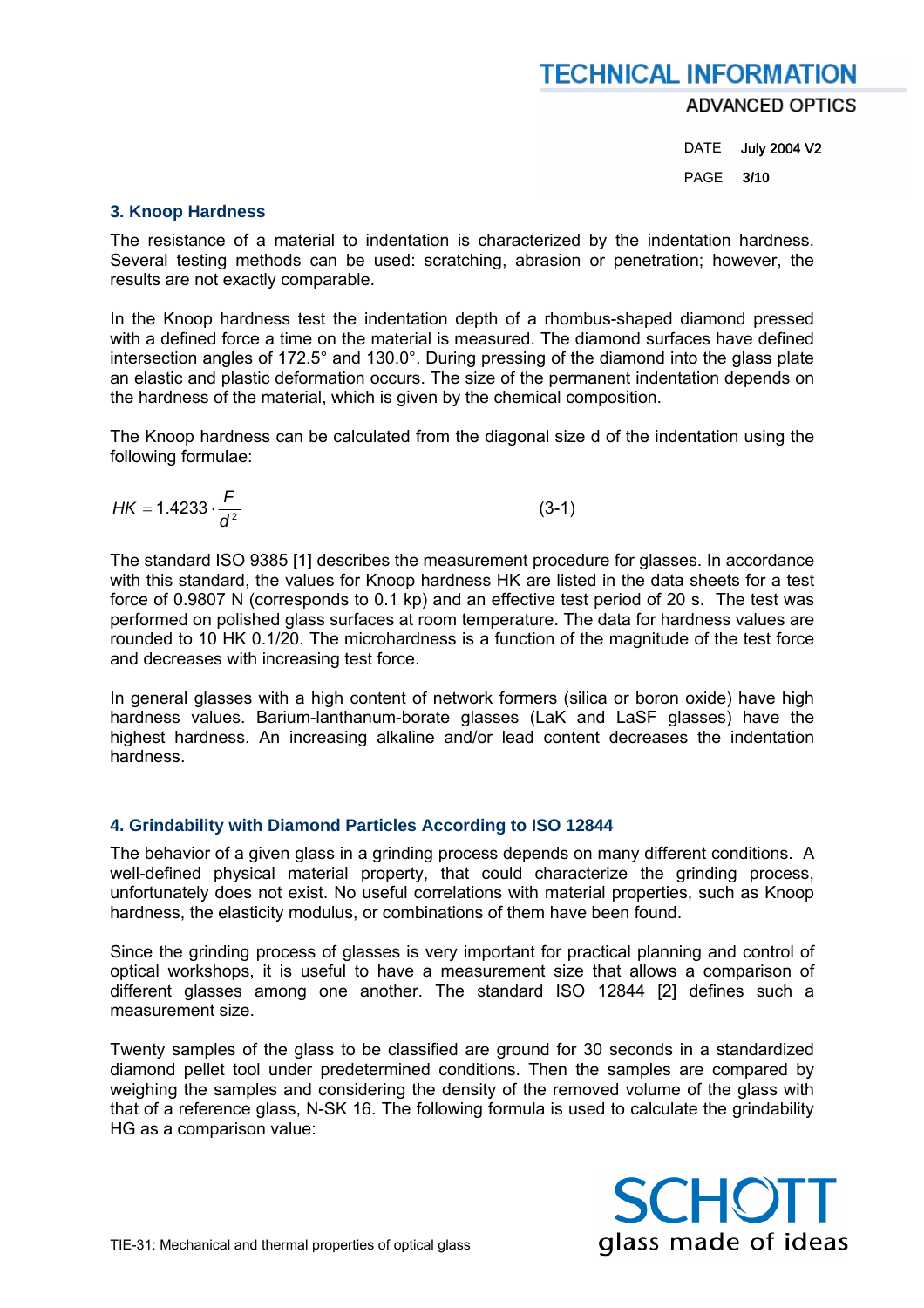### **ADVANCED OPTICS**

| DATE | <b>July 2004 V2</b> |
|------|---------------------|
| PAGE | 4/10                |

$$
HG = \frac{(w_x / \rho_x)}{(w_0 / \rho_0)} \cdot 100
$$
 (4-1)

where

 $w_x$  is the average mass removed from five samples of the glass to be classified

- $w_0$  is the average mass removed from five samples of the reference glass
- $\rho$  is the density of the glass to be classified

 $\rho_0$  is the density of the reference glass

The classification will be done according to the following scheme.

| <b>Grindability Class</b> | <b>Grindability Limit</b><br>Value |  |  |
|---------------------------|------------------------------------|--|--|
| HG <sub>1</sub>           | $\leq 30$                          |  |  |
| HG <sub>2</sub>           | > 30<br>$\leq 60$                  |  |  |
| HG <sub>3</sub>           | 60<br>$\leq$ 90<br>$\geq$          |  |  |
| HG <sub>4</sub>           | > 90<br>$\leq 120$                 |  |  |
| HG <sub>5</sub>           | >120<br>$\leq 150$                 |  |  |
| HG <sub>6</sub>           | >150                               |  |  |

**Table 4-1:** Grindability classes according to ISO 12844

According to this scheme the removal in the lower classes is less and in the higher classes more than in the reference glass N-SK16. The grindability classes of our optical glasses are listed in the data sheets.

### **5. Strength of Optical Glasses**

In some practical applications it sometimes occurs that optical glasses are subjected to mechanical stresses. For example, N-BK 7 is often used as a high quality optical material for vacuum windows. Hereby tensile stresses arise on the vacuum side as a result of the atmospheric pressure, with maximum stress in the center of the piece of glass.

If glass parts are subjected to rapid temperature changes, stresses form based on the arising temperature differences and the thermal coefficient of expansion. When laminating glass parts to one another, especially when the thermal expansion coefficients of the bonding materials are different, when unfavorable geometric conditions are involved, or when the cement shrinks or hardens too much, stresses may form in the glass.

The size of the stressed surface, the rate of increase and duration of the tensile stress load, and the surrounding media serve as additional influences.

With equal stress, fast increase rates and short load durations are more favorable than slow increase rates and lengthy loading. Water is the least favorable surrounding medium. In a moist environment glass is weakened much more than in a dry environment.

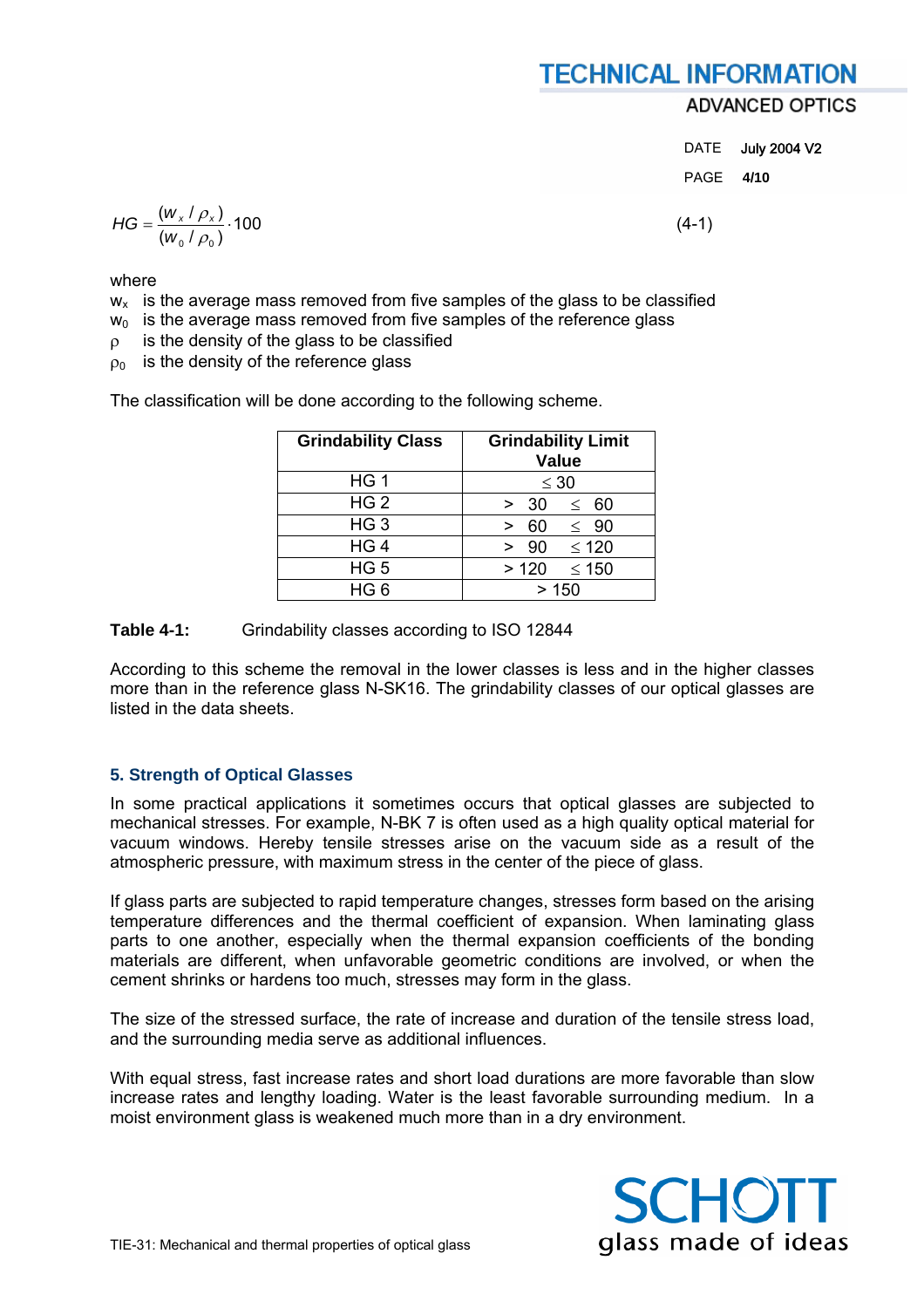**ADVANCED OPTICS** 

DATE July 2004 V2

PAGE **5/10** 

Glasses such as the boron crowns are rated at  $4 - 6$  MPa as a guideline value for the strength of ground surfaces under permanent loads. This is a comparatively low value that is insufficient for many applications. In such cases, the tensile stress loading and the strength of the glass parts concerned must be analyzed more closely.

SCHOTT does not conduct such tests for the strength of optical glasses. There is, however, information available on the strength and data for a number of materials with defined surface states. This information is available upon request. Please also refer to [3]

### **6. Viscosity**

Between melting temperature and room temperature glasses run through a viscosity range of 15 – 20 powers of ten and within this range are subjected to three different thermodynamic states (Figure 6-1).

- 1. Melting range above liquidus temperature
- 2. Supercooled melt range between liquidus and solidification temperature
- 3. Solidified melt below solidification temperature



#### **Figure 6-1:** Volume as a function of temperature during crystallization and glass formation (schematic):  $Ts =$  melting temperature of crystals,  $Tg =$  transformation temperature

During cooling of the melt (1 $\cdot$ 10<sup>0</sup> - 1 $\cdot$ 10<sup>4</sup> dPa $\cdot$ s) the viscosity of glass constantly increases (Figure 6-2). Between 1 $\cdot$ 10<sup>4</sup> and 1 $\cdot$ 10<sup>13</sup> dPa $\cdot$ s a transition from a flowing to a plastic state can be observed. Just above  $1.10^9$  dPa s the viscosity becomes increasingly time dependent.

The delay, which is necessary to achieve structural equilibrium becomes so great with further viscosity increase (= temperature decrease) that the glass structure in the range  $1.10^{13}$  dPa·s can be described as solidified or "frozen" under normal cooling conditions.

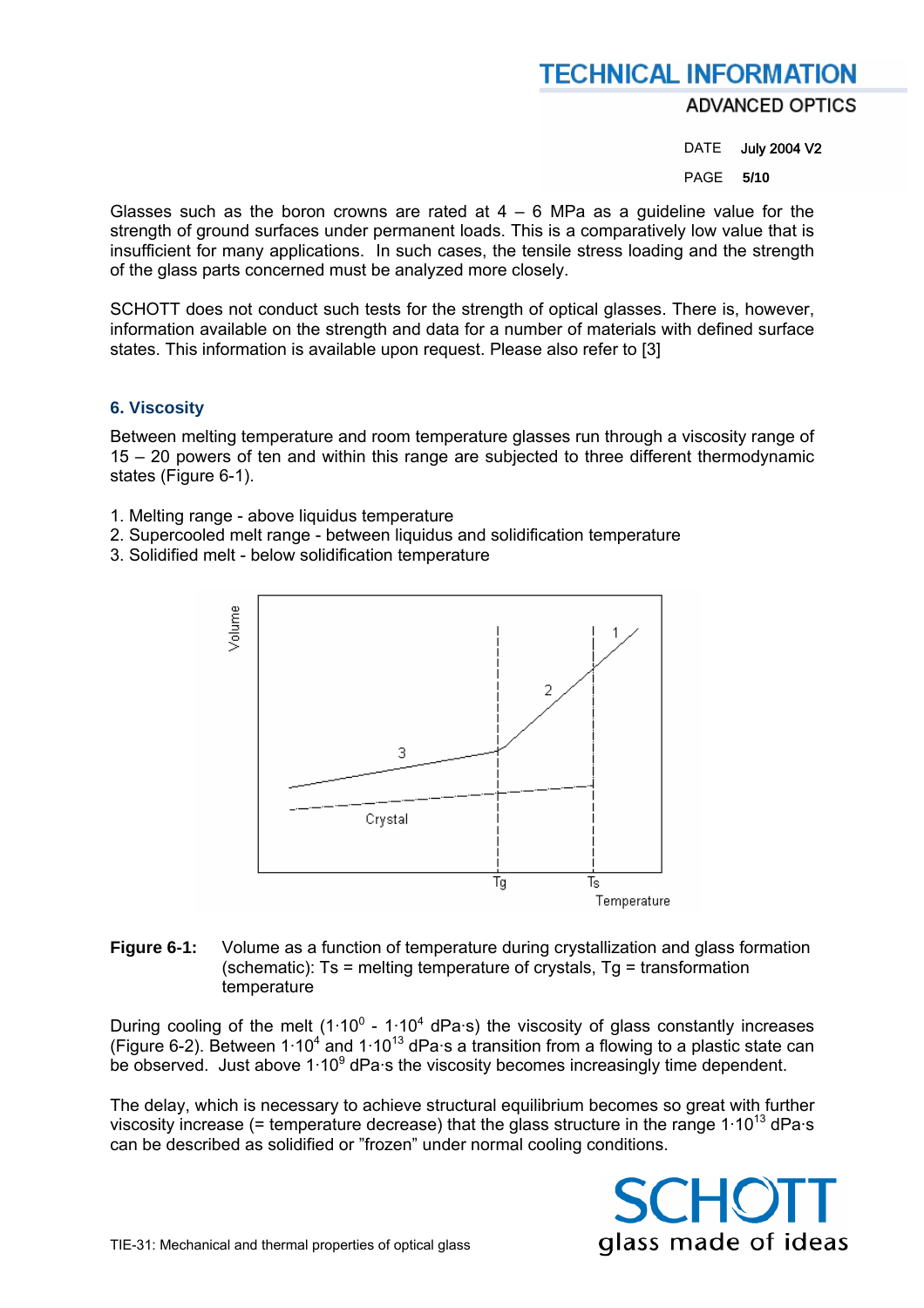**ADVANCED OPTICS** 

DATE July 2004 V2 PAGE **6/10** 

The low fluidity at this viscosity is just enough to relieve internal stresses within the glass during a waiting time of about 15 minutes. On the other hand dimensional stability is already good enough for numerous purposes and brittleness (susceptibility to cracking) is almost completely formed. In the transformation range the characteristics of glass change. This is indicated by a great change in the temperature coefficient of these properties.



**Figure 6-2:** General course of viscosity as a function of temperature. Viscosity ranges for important finishing operations and fixed points.

Thus the change in slope of the thermal coefficient of expansion with a temperature increase of 5 K/min serves to identify the transformation range through the so-called transformation temperature Tg in accordance with ISO 7884-8 [4].

The annealing point  $T_{10}$ <sup>13</sup> is important for the annealing of glass. This is the temperature at which the glass has a viscosity of  $1.10^{13}$  dPa·s. The so-called upper annealing point as per ISO 7884-4 [4] and the transformation temperature Tg generally lies right at  $T_{10}^{13}$ . Stresses can be relieved in glass around 5 to 15 K above the upper annealing point within 30 minutes following completely uniform heating [5]. If during heat treatment a temperature of  $T_{10}$ <sup>13</sup> - 200 K is exceeded, optically precise surfaces may deform, and the refractive index may change.

The so-called softening point EW ( $T_{10}^{7.6}$ ) is designated to identify the viscosity range in which glass articles deform under their own weight (for example, shaping through slumping, sintering of glass powder). That is the temperature at which the glass has a viscosity of  $1.10^{7.6}$  dPa $\cdot$ s.

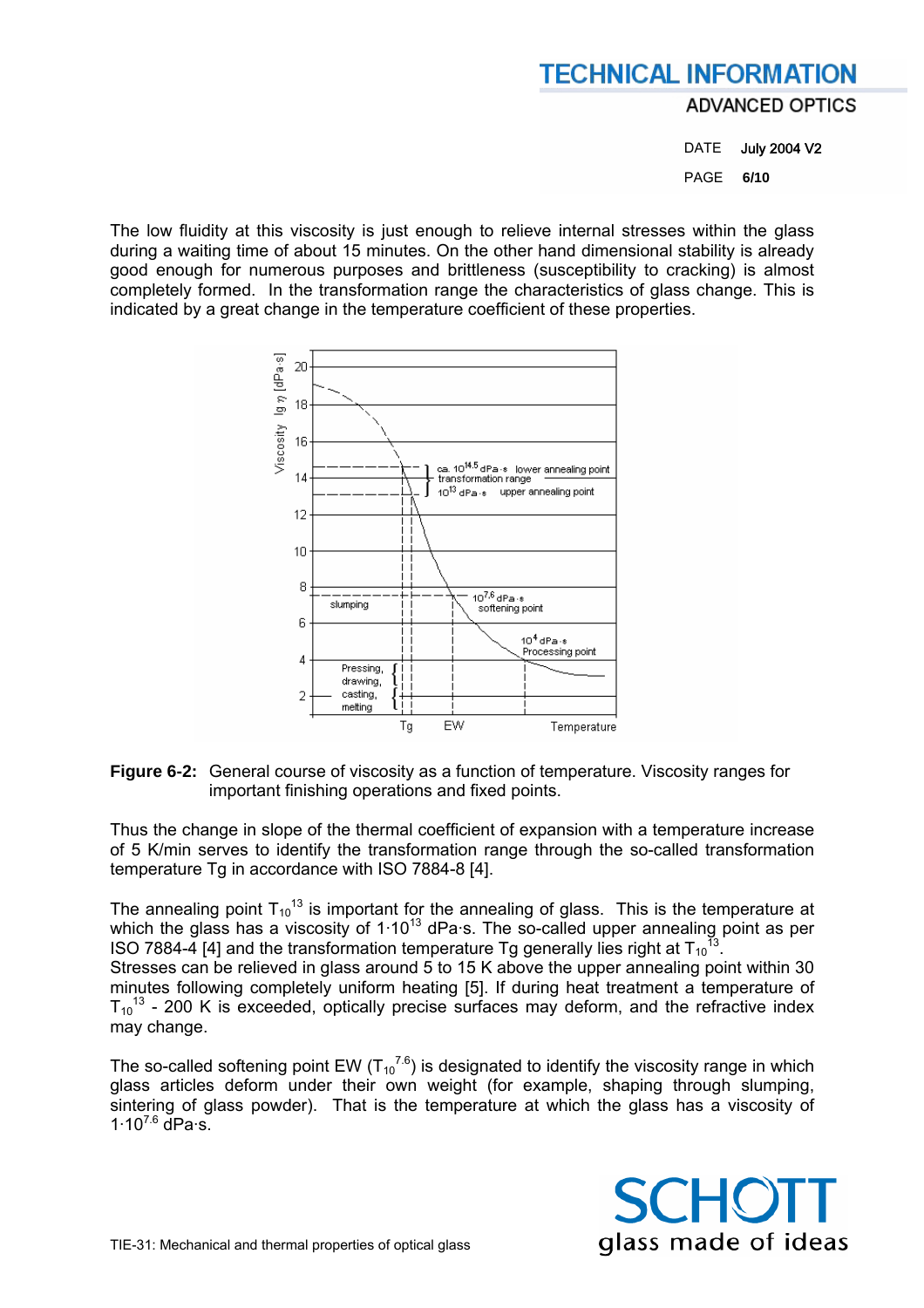### **ADVANCED OPTICS**

DATE July 2004 V2 PAGE **7/10** 

The transformation temperature Tg and the viscometrically determined annealing temperature points  $T_{10}^{7.6}$  and  $T_{10}^{13}$  are listed in the data sheets [6].

Viscosity as a function of temperature is listed for several glasses in figure 6-3



**Figure 6-3:** Viscosity of several glasses as a function of temperature

### **7. Coefficient of Linear Thermal Expansion**

The length and volume of glasses increase with increasing temperature (positive coefficient of linear thermal expansion  $\alpha$ ).

The typical curve (Figure 7-1) begins with  $\alpha = 0$  at the absolute zero point. Then follows a noticeable increase in slope to approximately room temperature (Section A) and a reduced increase in slope to the beginning of experimentally detectable plastic conditions (Section B = nearly linear area). A noticeable bending of the expansion curve as a result of increasing structural movement within the glass is characteristic of the transformation range C. Following this, the expansion again approaches linearity, which has a noticeably greater rate of increase, however.

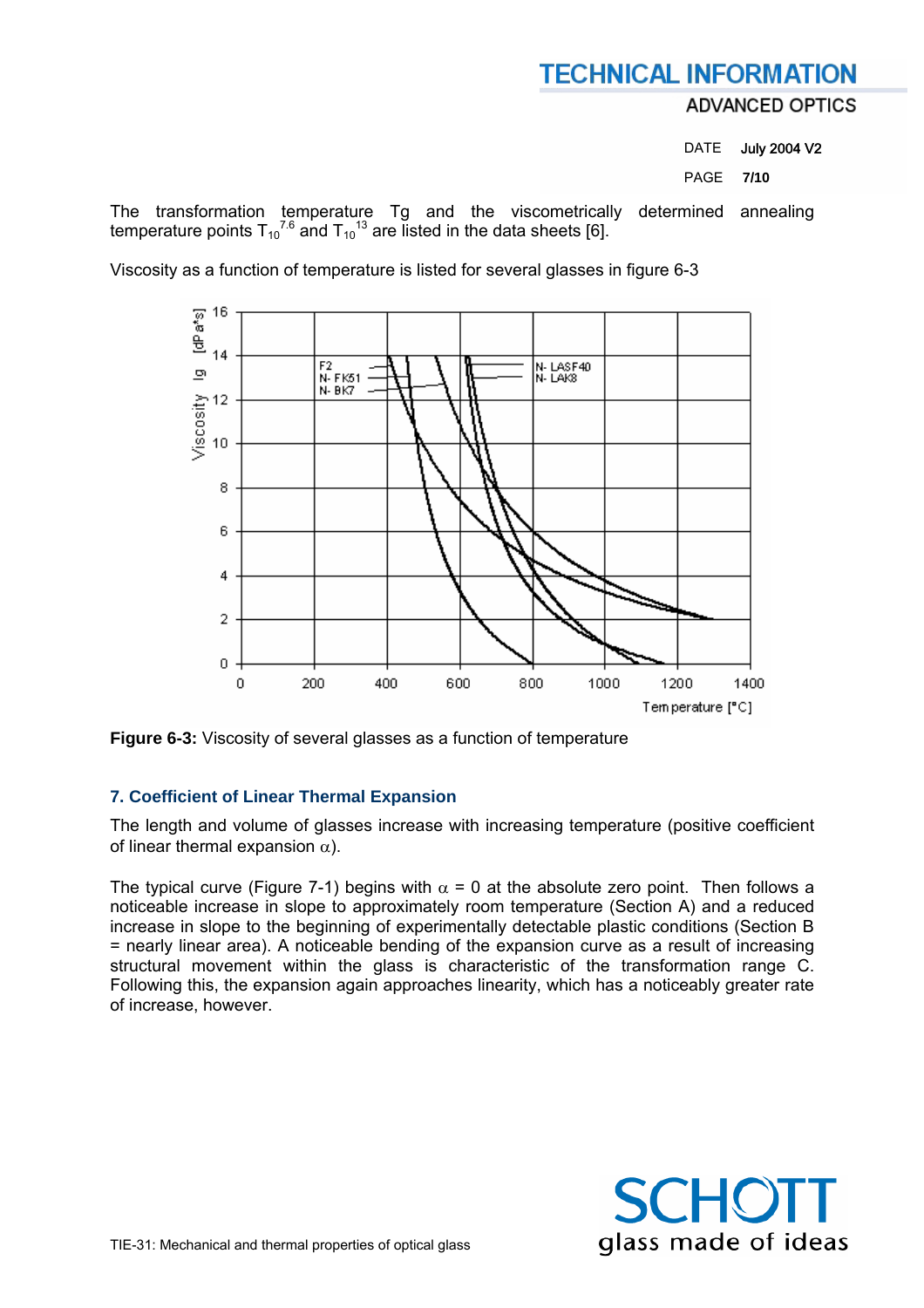### **ADVANCED OPTICS**

| DATE             | <b>July 2004 V2</b> |
|------------------|---------------------|
| <b>PAGE 8/10</b> |                     |



**Figure 7-1:** Typical curve for the coefficient of thermal expansion  $\alpha$ . Determination of the transformation temperature Tg.

Due to this dependence of the coefficient of thermal expansion  $\alpha$  on temperature, it is advisable to list two average linear expansion coefficients  $\alpha$  for the following temperature ranges:

- $\triangleright$   $\alpha$ (-30°C; +70°C) as relevant information for room temperature
- $\triangleright$   $\alpha$ (20°C; 300°C) as an internationally used value for comparison purposes and for orientation in melting processes and temperature change loads.

The expansion coefficients  $\alpha$ (20°C; 300°C) ranges from 4 to 16·10<sup>-6</sup>/K.

The internal stress ( $\sigma$ ) generated in a glass piece due to temperature differences ( $\Delta T$ ) can be estimated in first approximation using the following formula:

$$
\sigma = \frac{E \cdot \alpha}{1 - \mu} \cdot \Delta T \tag{7-1}
$$

The internal stress is proportional to Young's modulus (E) and to the coefficient of thermal expansion  $(\alpha)$ . Therefore optical glasses with a large thermal expansion coefficient and Young's modulus value are very sensitive to thermal shock and have to be processed very carefully. Differences in temperature between the cooling liquid and the glass during machining can lead to large tensile stresses in the glass surface. Small hardness values ease the generation of surface defects that can act as crack origins [5].

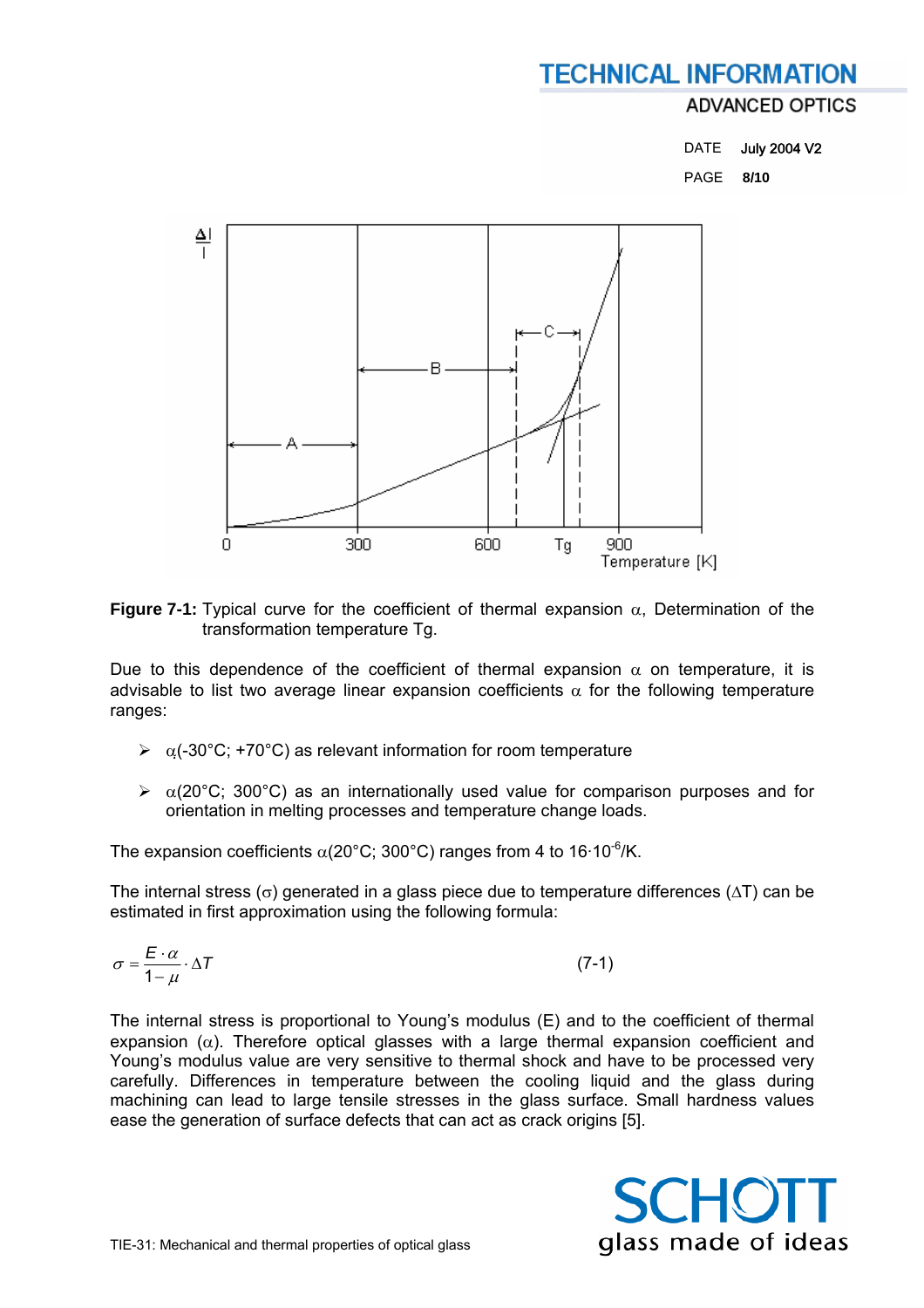**ADVANCED OPTICS** 

DATE July 2004 V2 PAGE **9/10** 

The optical glasses that are most sensitive to thermal shock are N-FK51, N-PK52A and N-**PK51** 

### **8. Thermal Conductivity**

The range of values for thermal conductivity for glasses at room temperature extends from 1.38 W/(m·K) (pure quartz glass) to about 0.5 W/(m·K) (high lead containing glasses). The most commonly used silicate glasses have values between 0.9 and 1.2 W/(m·K). Figure 8.1 shows the general dependence on temperatures up to 500 K.

Above 300°C the radiation component of the transfer of heat in glasses begins to increase noticeably. The dependence on temperature grows, and the absorption of radiated heat of the glasses becomes more significant.

The thermal conductivities shown in the data sheets apply for a glass temperature of  $90^{\circ}$ C; the degree of accuracy is  $\pm$  5%.



**Figure 8.1:** Range and basic curve of thermal conductivity of glasses at temperatures for 0 K to 50 K.

### **9. Specific Thermal Capacity**

The mean isobaric specific heat capacity cp (20°C;100°C) is listed for a portion of the glasses as measured from the heat transfer of a hot glass at 100°C in a liquid calorimeter at 20°C. The range of values for cp (20°C; 100°C) and also for the true thermal capacity cp (20 $^{\circ}$ C) for silicate glasses is between 0.42 and 0.84 J/(g·K). Above the transformation temperature, cp is essentially temperature independent.